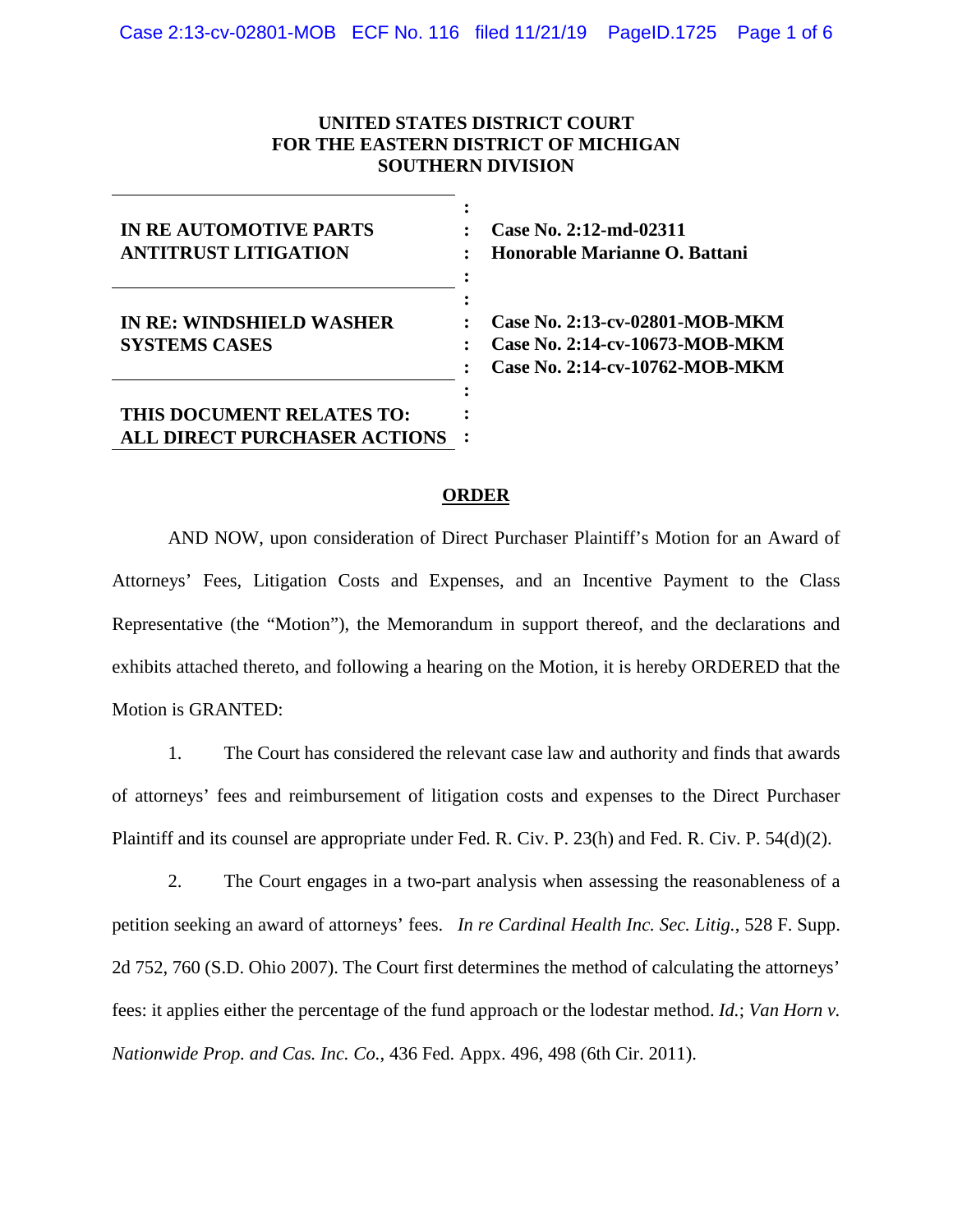### Case 2:13-cv-02801-MOB ECF No. 116 filed 11/21/19 PageID.1726 Page 2 of 6

3. The Court has the discretion to select the appropriate method for calculating attorneys' fees "in light of the unique characteristics of class actions in general, and of the unique circumstances of the actual cases before them." *Rawlings v. Prudential-Bache Properties, Inc.*, 9 F.3d 513, 516 ( $6<sup>th</sup>$  Cir. 1993). In common fund cases, the award of attorneys' fees need only "be reasonable under the circumstances." *Id.* at 516. The Court has also analyzed and weighed the six factors described in *Ramey v. Cincinnati Enquirer, Inc.*, 508 F.2d 1188 (6th Cir. 1974).

4. The Court will award fees to Direct Purchaser Plaintiff's counsel using the percentage-of-the-fund approach. This method of awarding attorneys' fees is preferred in this district because it eliminates disputes about the reasonableness of rates and hours, conserves judicial resources, and aligns the interests of class counsel and the class members. *Rawlings*, 9 F.3d at 515; *Shane Group, Inc. v. Blue Cross Blue Shield of Michigan*, No. 10-cv-14360, 2015 WL 1498888, at\* 15 (E.D. Mich. Mar. 31, 2015); *In re Packaged Ice Antitrust Litig.*, 08-MDL-01952, 2011 WL 6209188, at \*16 (E.D. Mich. Dec. 13, 2011); *In re Delphi Corp. Sec. Derivative & ERISA Litig.*, 248 F.R.D. 483, 502 (E.D. Mich. 2008); *Cardinal*, 528 F. Supp. 2d at 762 (the Sixth Circuit has "explicitly approved the percentage approach in common fund cases."); *In re Skelaxin (Metaxalone) Antitrust Litig.*, 2014 WL 2946459, \*1 (E.D. Tenn. Jun. 30, 2014). The total amount of the settlement funds before the Court is \$690,134.

5. The requirements of Fed. R. Civ. P. 23(h)(1) have been satisfied. Notice of the relief requested in the motion before the Court was mailed to 129 potential class members. In addition, a summary notice was published in *Automotive News*, an online banner notice appeared over a 21-day period on www.AutoNews.com (the digital version of *Automotive News*), and an Informational Press Release was issued nationwide via PR Newswire's "Auto Wire," which targets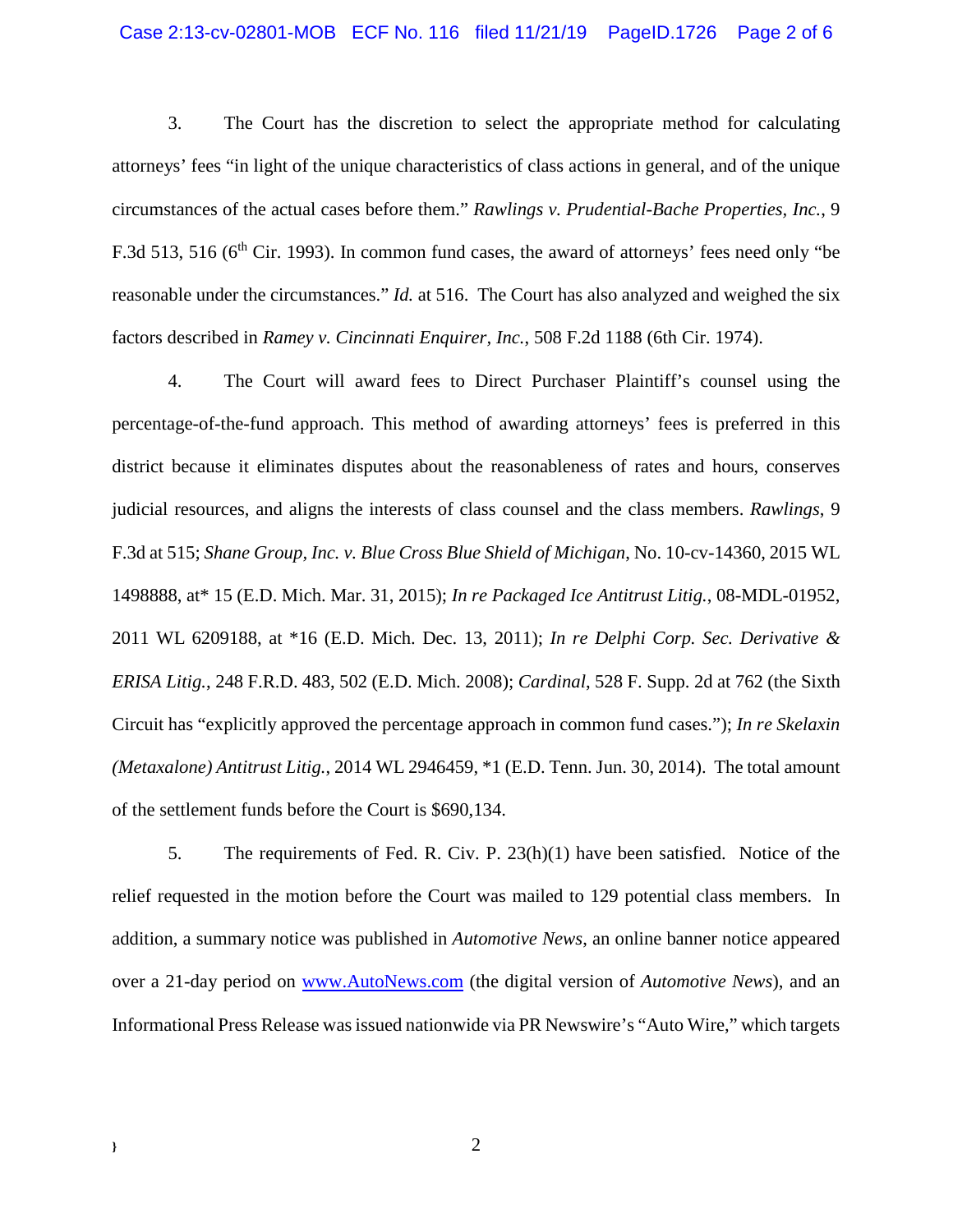### Case 2:13-cv-02801-MOB ECF No. 116 filed 11/21/19 PageID.1727 Page 3 of 6

auto industry trade publications. Further, the notice is posted on the website dedicated to this litigation. There were no objections.

6. The Court grants the Direct Purchaser Plaintiff's request for reimbursement of litigation expenses in the amount of \$32,148.06.

7. Counsel for the Direct Purchaser Plaintiff request a fee award of 30% of the settlement funds *after* expenses are deducted. The 30% fee requested is within the range of fee awards made by courts in this Circuit. *In re Prandin Direct Purchaser Antitrust Litig.*, 2015 WL 1396473 (E.D. Mich. Jan. 20, 2015) (awarding one-third of the fund); *In re Southeastern Milk Antitrust Litig.*, 2013 WL 2155387, at \*8 (E.D. Tenn. May 17, 2013); *Skelaxin*, 2014 WL 2946459, at \*1; *In re Packaged Ice Antitrust Litig.*, 2011 WL 6209188, at \*19; *Thacker v. Chesapeake Appalachia, L.L.C.*, 695 F. Supp. 2d, 521, 528 (E.D. Ky. 2010); *Bessey v. Packer and Plainwell, Inc.*, No. 4:06-CV-95, 2007 WL 3173972, at \*4 (W.D. Mich. 2007); *Delphi*, 248 F.R.D. at 502- 03; *In re National Century Financial Enterprises, Inc. Investment Litig.*, 2009 WL 1473975 (S.D. Ohio May 27, 2009); *Kogan v. AIMCO Fox Chase, L.P.*, 193 F.R.D. 496, 503 (E.D. Mich. 2000).

8. The Court has considered the six *Ramey* factors in weighing a fee award to counsel for the Direct Purchaser Plaintiff: (1) the value of the benefits rendered to the class; (2) society's stake in rewarding attorneys who produce such benefits in order to maintain an incentive to others; (3) whether the services were undertaken on a contingent fee basis; (4) the value of the services on an hourly basis (the lodestar cross-check); (5) the complexity of the litigation; and (6) the professional skill and standing of counsel on both sides. 508 F.2d at 1194-97.

9. The settlement funds total \$690,134. The settlements in the Direct Purchaser *Windshield Washer Systems* case confer a substantial cash benefit on the members of the Settlement Classes and the value of the settlements is immediate and readily quantifiable.

**}** 3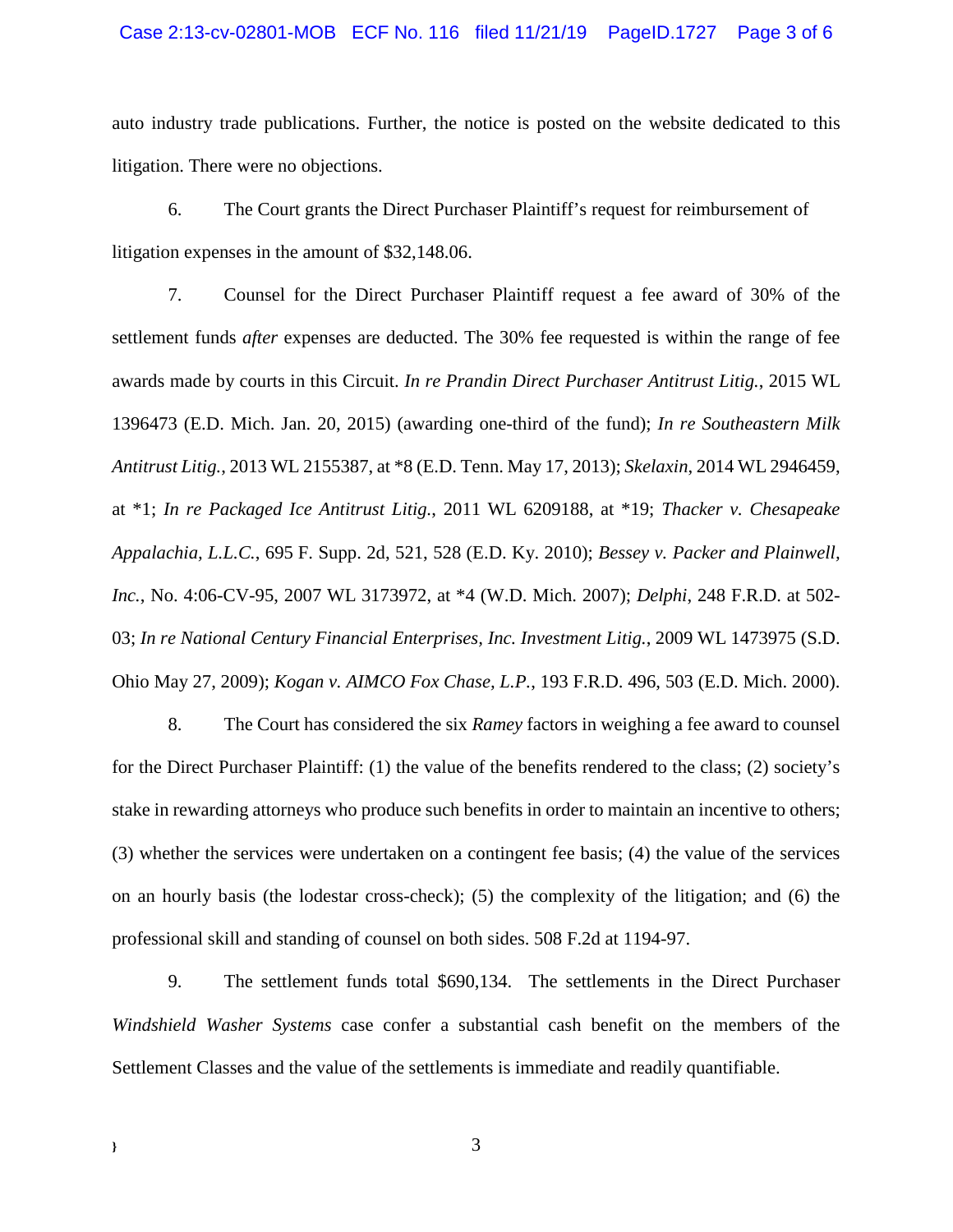### Case 2:13-cv-02801-MOB ECF No. 116 filed 11/21/19 PageID.1728 Page 4 of 6

10. Direct Purchaser Plaintiff's Counsel vigorously and effectively pursued the Direct Purchaser Plaintiff's claims. These efforts included: factual investigation; drafting complaints; opposing a motion to dismiss; reviewing, analyzing, and coding documents obtained from Defendants related to Direct Purchaser Plaintiff's claims; participating in informational meetings with the amnesty applicant; negotiating the terms of the settlements and preparing the settlement documents; preparing the settlement notices and orders; preparing the preliminary and final approval motions and briefs; and working with the claims administrator to design and send the class notices and a Claim Form to create and maintain a settlement website.

11. The settlement amounts constitute a "common fund." It has long been recognized that attorneys who recover a common fund for others are entitled to reasonable attorneys' fees from that fund.

12. The results achieved provide a clear benefit to the Settlement Classes: an immediate and certain payment of \$690,134 plus accrued interest, less attorneys' fees, litigation costs and expenses, an incentive award to the class representative, and notice and claims administration costs.

13. Direct Purchaser Plaintiff's Counsel are operating on a contingency basis and bore a significant risk of non-payment in pursing these claims.

14. Antitrust actions are inherently complex. The legal and factual issues are complicated and highly uncertain in outcome. This case is no exception.

15. In the absence of these settlements, Direct Purchaser Plaintiff would have been facing continued litigation against the Defendants. Each of the Settling Defendants agreed to cooperate with Direct Purchaser Plaintiff's Counsel in pursuing claims against any remaining defendant, should such cooperation become necessary.

**}** 4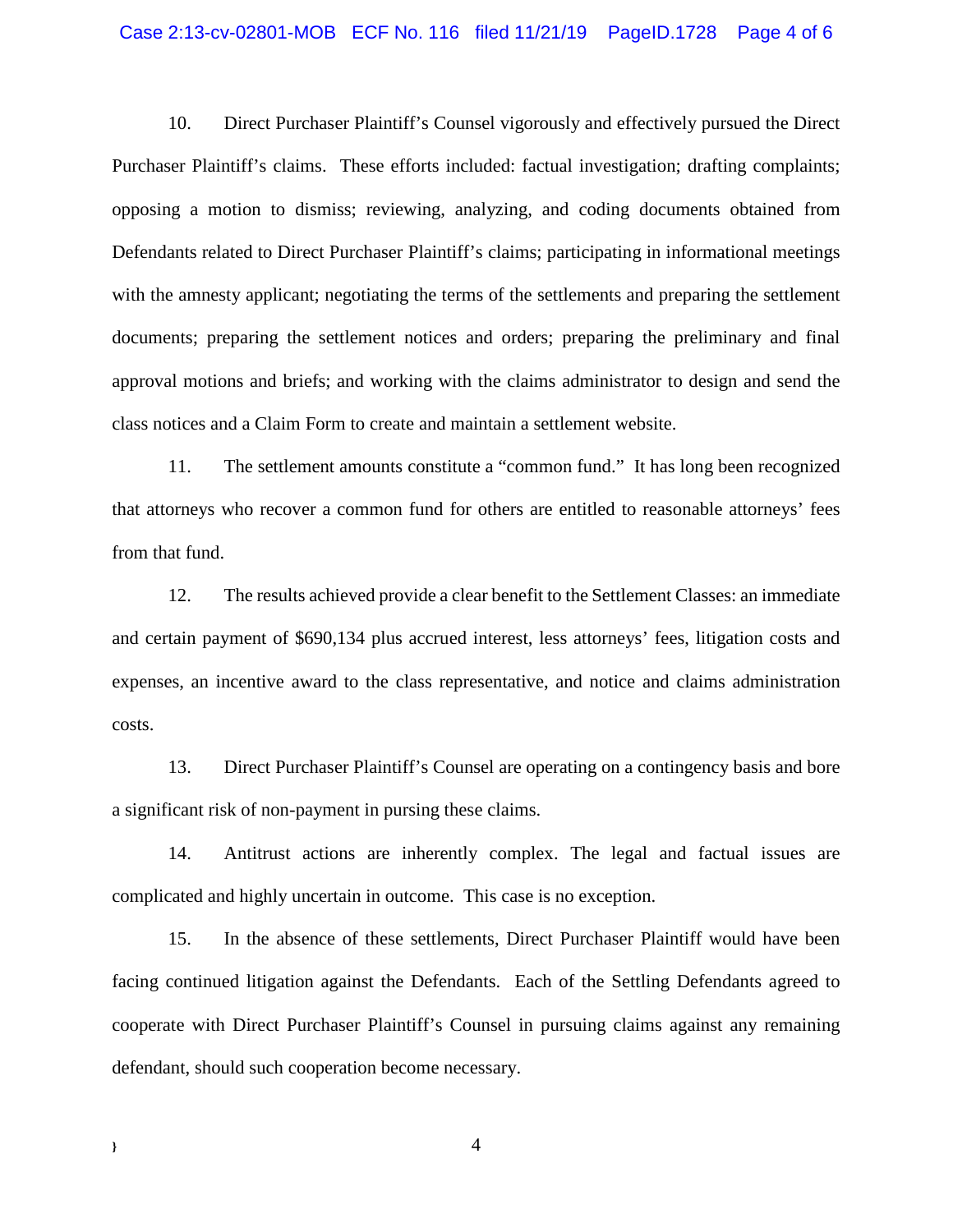#### Case 2:13-cv-02801-MOB ECF No. 116 filed 11/21/19 PageID.1729 Page 5 of 6

16. As the Court has previously found, Interim Lead and Liaison Counsel are qualified to litigate class action antitrust claims, and they have performed their duties skillfully.

17. The reaction of the class members was favorable. The Settlement Classes are composed of sophisticated direct purchasers of Windshield Washer Systems, including parts suppliers, and manufacturers of motor vehicles. The absence of objections is an indication that an attorneys' fee of 30% is reasonable.

18. As of September 30, 2019, Direct Purchaser Plaintiff's Counsel had devoted \$697,787.90 in professional time at their historical billing rates to pursuing this case for the Direct Purchasers.

19. The Court finds that Direct Purchaser Plaintiff's Counsel performed their tasks diligently, efficiently, and reasonably, and that their billing rates and lodestar are appropriate.

20. The Court conducted a lodestar "cross-check" with respect to the attorneys' fee award. The fee requested represents 28% of the current lodestar, so there is no lodestar multiplier.

21. After considering the appropriate factors, the Court finds that attorneys' fees of 30% are reasonable. However, the Court finds it is appropriate to deduct litigation costs and expenses before applying the 30% to the remainder of the settlement funds. The Court therefore awards attorneys' fees to counsel for the Direct Purchaser Plaintiff in the amount of 30% of the settlement funds after costs and expenses are deducted. Specifically, the Court awards a fee of \$197,395.78, which is 30% of the \$690,134 settlement funds after deducting the Court's award of reimbursement of costs and expenses of \$32,148.06.

22. The Court finds that the class representative is deserving of an incentive award in view of the time and effort expended and the burden and inconvenience incurred in furtherance of

**}** 5